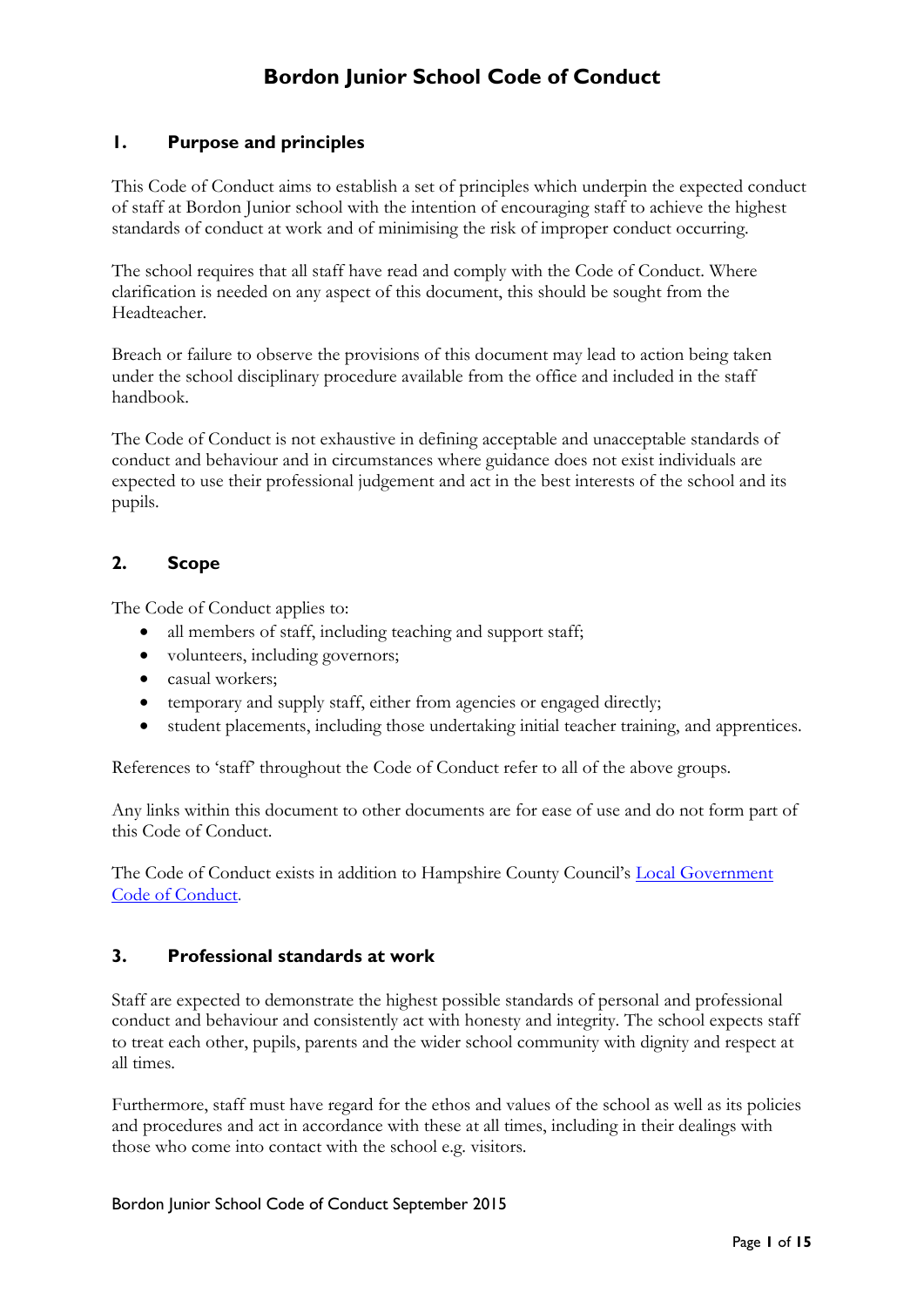Staff must act in accordance with their duty of care to pupils and ensure that the safety and welfare of the children and young people at the school are accorded the highest priority. In this and other ways staff should always maintain standards of conduct and behaviour which sustain their professional standing and that of the school.

Teachers are reminded of, and are expected to uphold, their wider responsibilities as set out in the [Teachers' Standards](https://www.gov.uk/government/uploads/system/uploads/attachment_data/file/301107/Teachers__Standards.pdf), including an understanding of, and acting within, the statutory frameworks which set out their professional duties and responsibilities.

# **4. Safeguarding**

Bordon Junior School recognises its statutory and moral duty to safeguard and promote the welfare of pupils and understands that staff play a vital role in meeting these responsibilities. Staff must be aware of their individual safeguarding responsibilities, including to provide a safe environment in which children can learn, to be aware of the signs of abuse and neglect, to identify children who are suffering, or are likely to suffer, significant harm and to take appropriate action in such cases to prevent concerns from escalating.

All members of staff must be aware of the school's systems for supporting child safeguarding, including the role of the school's Designated Safeguarding Lead (DSL).

In this school the DSL(s) is/are: **Chris James (Headteacher), Jon Reilly (Deputy Head)**

Concerns about the welfare of a child must be raised without delay to the school's DSL in the first instance or to a member of the Senior Leadership Team if the DSL cannot be located. In the event that none of the above are available contact Children's Services Reception Team (01329 225379) or Hampshire County Council's Safeguarding team (01962 876364). There should be no delay in reporting a concern if there is risk of immediate serious harm to a child.

Staff should be familiar with the school's child protection policy, which is available to all staff on the school network and on the website. All staff will receive appropriate child protection training and will be provided with guidance on child safeguarding as part of their induction to the school.

In accordance with the statutory guidance published by the Department for Education '[Keeping](https://www.gov.uk/government/uploads/system/uploads/attachment_data/file/300309/KCSIE_gdnce_FINAL.pdf)  [Children Safe in Education'](https://www.gov.uk/government/uploads/system/uploads/attachment_data/file/300309/KCSIE_gdnce_FINAL.pdf) (July 2015) all staff in Bordon Junior School are required to read Part One 'S[afeguarding information for all staff'](https://www.gov.uk/government/uploads/system/uploads/attachment_data/file/300319/KCSIE_FINAL_8PG.pdf) and will be provided with a copy as part of their induction to the school. The full document is available via [www.gov.uk](http://www.gov.uk/) staff are provided a copy on induction and it is included in the staff handbook.

Further information is found in the guidance document '[The avoidance of unnecessary](http://www3.hants.gov.uk/avoidance_of_unnecessary_contact_and_allegations.doc) contact and [allegations'](http://www3.hants.gov.uk/avoidance_of_unnecessary_contact_and_allegations.doc) **(Appendix A).**

# **5. Appropriate relationships**

### **Pupils**

Individuals who work or volunteer in a school environment are in a position of trust. Staff should be mindful of the need to maintain professional boundaries appropriate to their position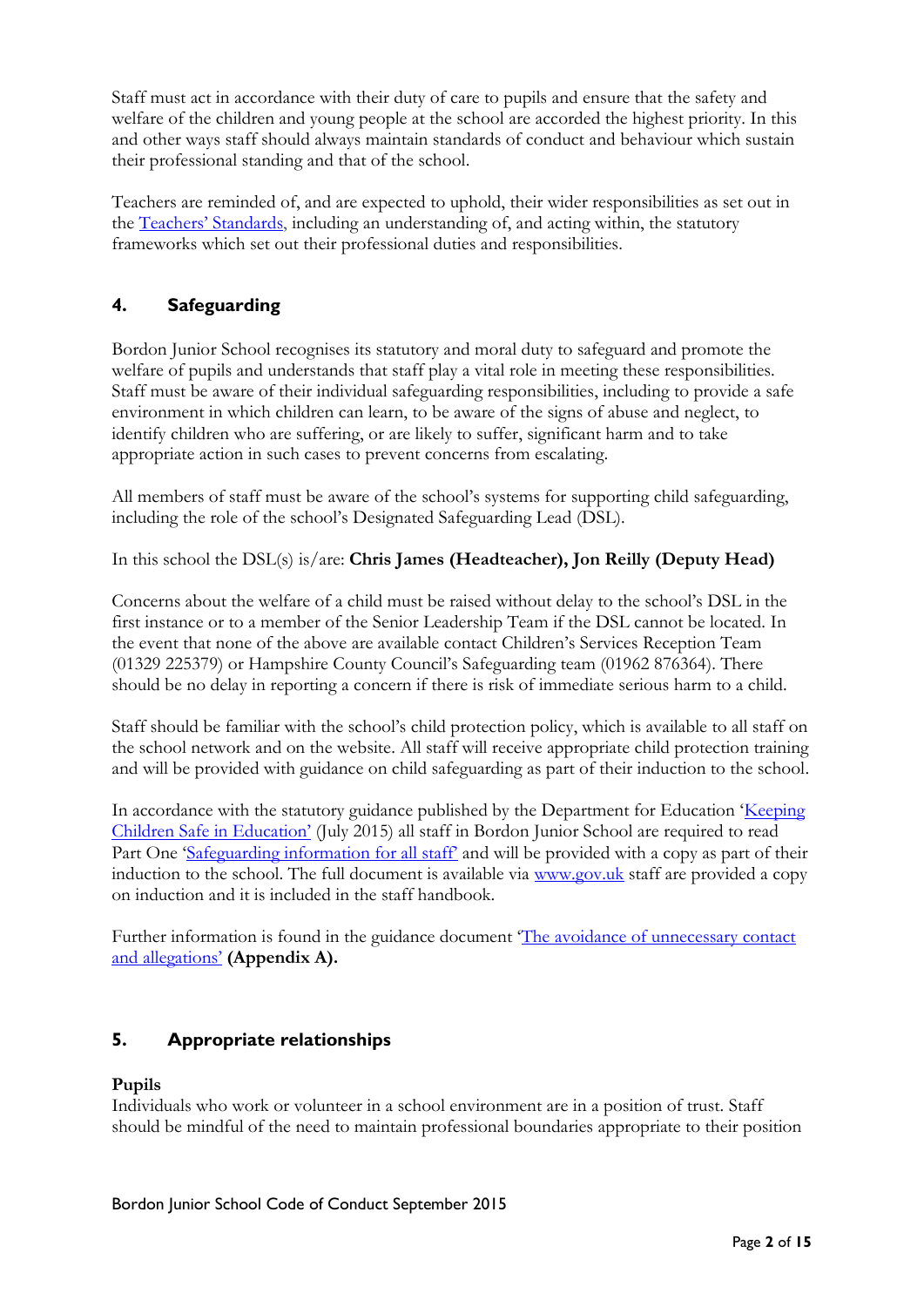and must always consider whether their actions are warranted, proportionate, safe and applied equitably.

Staff should act in an open and transparent way that would not lead any reasonable person to question their actions or intent. Staff should think carefully about their conduct so that misinterpretations are minimised.

Staff must avoid unnecessary physical contact with children. Where physical contact is essential, e.g. for safety reasons, the pupil's permission must be gained for that contact wherever possible. If physical contact is made to remove a pupil from a dangerous situation or an object from a pupil to prevent either harm to themselves or others, then this should be recorded and reported to the Headteacher. In cases where accidental physical contact was made, it should be reported to the Headteacher. In all cases staff should act in accordance with the school's Restrictive Physical Intervention policy.

### **Parents**

Staff are expected to interact with parents in a polite and respectful manner and recognise parents' entitlement to express any concerns they may have about their child's learning, safety or wellbeing. Staff should avoid discussing school matters with parents outside school if approached and should instead refer the parent to the normal school communication channels.

# **6. Use of IT including social media**

Internal e-mail and internet systems must be used only in accordance with the school's acceptable use of ICT policy and regard must be given to the manual of personnel practice. [http://www3.hants.gov.uk/education/mopp/manage-staff/use-of-it/eps-considered-areas/eps](http://www3.hants.gov.uk/education/mopp/manage-staff/use-of-it/eps-considered-areas/eps-ict-resources.htm)[ict-resources.htm](http://www3.hants.gov.uk/education/mopp/manage-staff/use-of-it/eps-considered-areas/eps-ict-resources.htm)

Social networking sites offer the opportunity for communication with children, young people and their parents outside normal professional boundaries. School staff must take care to protect their privacy and protect themselves from risk of allegations in relation to inappropriate relationships and cyberbullying. Staff must not develop or maintain online relationships with parents or pupils through social networking sites, instant messaging or other media, whether this is through school or personal IT facilities.

Please refer to the school's acceptable use of IT policy for further guidance on acceptable and unacceptable use of IT, social media and mobile phones.

For further information on the acceptable use of school IT Resources, staff should refer to the school's leaflet 'Use of IT Resource[s Do's and Don'ts: advice for sc](http://www3.hants.gov.uk/dos-and-donts-advice-for-staff-ict-resources.doc)hool staff' which is included in the staff handbook.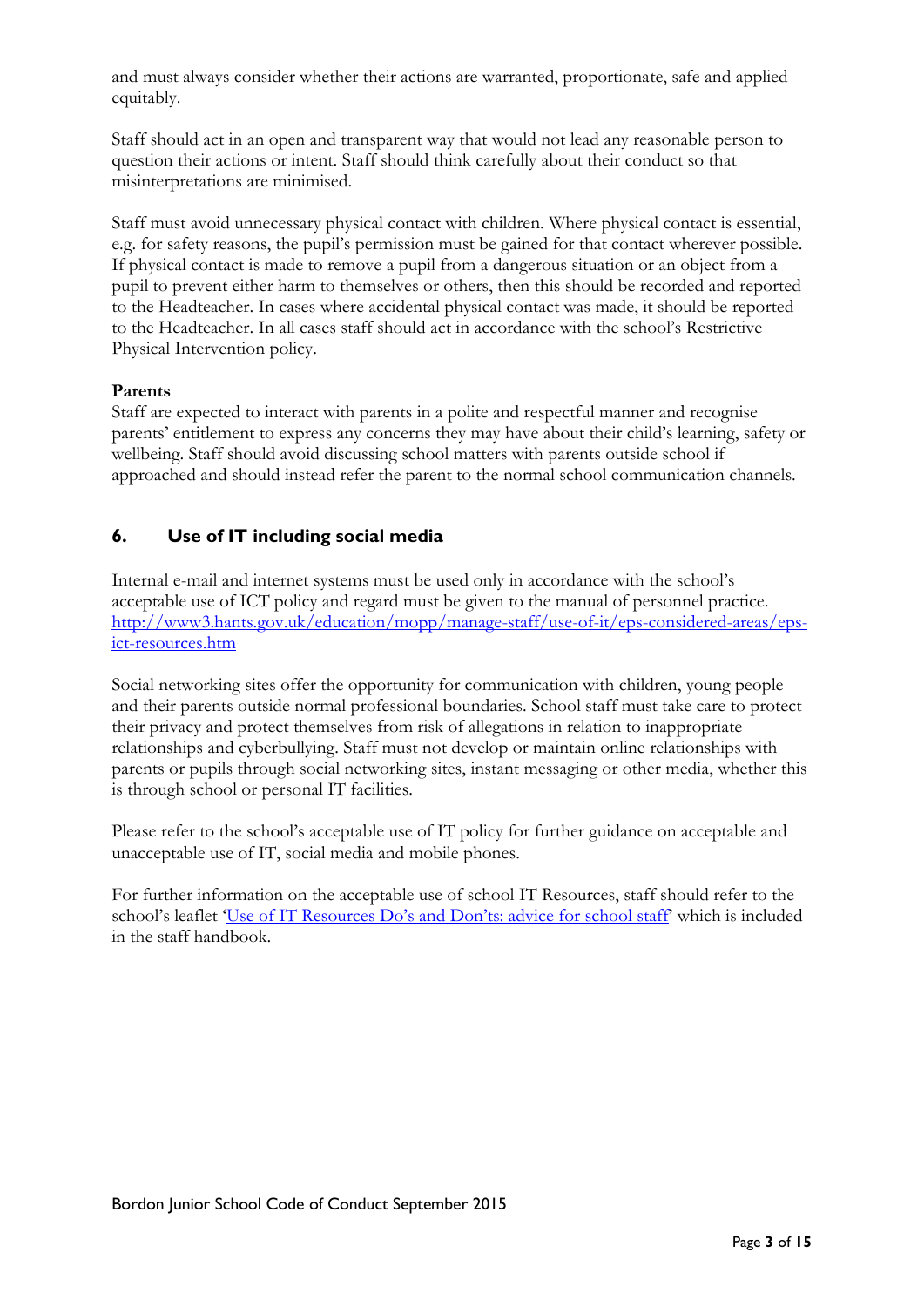# **7. Confidentiality and disclosure of information**

Staff must ensure that they do not disclose confidential information to anyone who does not have the right to receive it. Where information is disclosed this should be in line with the principles of the [Data Protection Act 1998.](http://www.legislation.gov.uk/ukpga/1998/29/contents) Equally staff should not prevent another person from gaining access to information to which that person is entitled by law. If there is doubt about whether or not to share information, advice must be sought from the Headteacher.

Information obtained during the course of an individual's work should never be used for personal gain or benefit, nor should it be passed onto others who might use it in such a way.

## **8. Dress and appearance**

An individual's dress and appearance is a matter of personal choice; however, staff should ensure that they dress appropriately, decently and safely for a school environment and for the role they undertake, as well as setting a good example to both pupils and visitors.

Staff should have particular regard to the health and safety risks involved with certain lessons i.e. physical education/food technology and the need to dress appropriately and safely when undertaking these activities, such as wearing appropriate footwear, removing jewellery etc.

The school recognises the diversity of cultures and religions of its staff and will take a sensitive approach when this affects dress and uniform requirements. However, priority will be given to health and safety, security and other similar considerations of other staff, pupils and the school.

# **9. Equal opportunities**

The Governing Body of the school is committed to equality for all in the appointment, development, training and promotion of staff, and in all dealings with pupils and parents of the school. It also recognises that all members of staff have the right to work in a safe environment without fear of discrimination, harassment or abuse.

All pupils, colleagues, parents, members of the public and wider school community have the right to be treated with fairness and equality and must not be discriminated against. The school expects staff to uphold these principles.

Please refer to the school's Equal Opportunities policy for further guidance.

### **10. Conduct outside work**

Care should be taken by staff to avoid any conflict of interest between activities undertaken outside school and responsibilities within school. In no case should outside activities bring the school into disrepute**.**

Where staff are in doubt as to whether there is a conflict of interest advice must be sought from the Headteacher.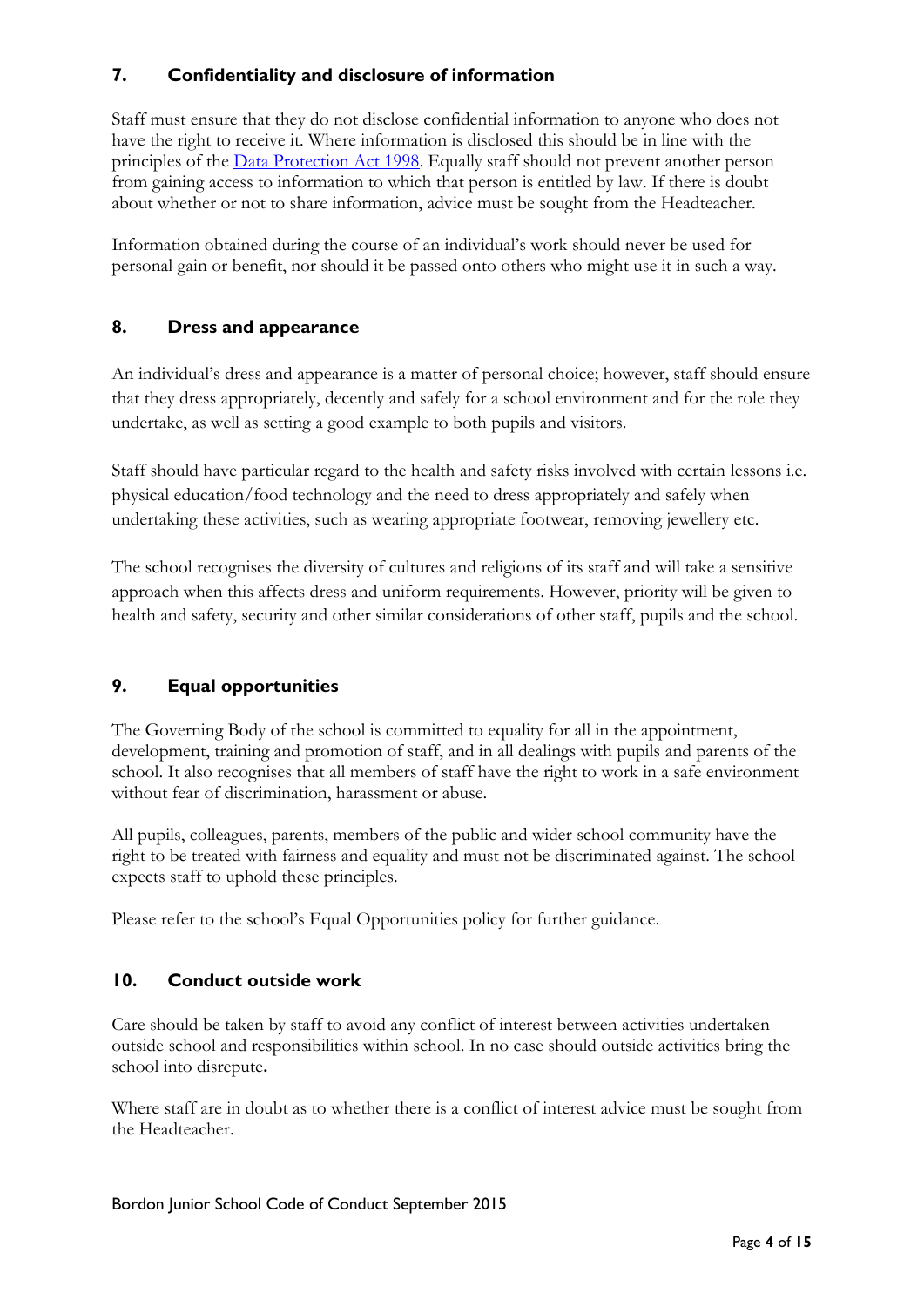# **11. Declaration of interests**

Staff should consider carefully whether they need to declare to the school any relationship with an individual where this might cause a conflict with the school's activities, for example, a relationship with a Governor, another staff member or a contractor who provides services to the school. Where such a declaration is necessary this should be made to the Headteacher.

Staff may undertake work outside school, either paid or voluntary, provided it does not conflict with the interests of the school nor be at a level which may contravene the [Working Time](http://www.legislation.gov.uk/uksi/1998/1833/made/data.pdf)  [Regulations](http://www.legislation.gov.uk/uksi/1998/1833/made/data.pdf) or affect an individual's performance at work.

# **12. Whistleblowing**

The [Public Interest Disclosure Act 1998](http://www.legislation.gov.uk/ukpga/1998/23/contents) (as amended) gives protection to people who disclose reasonable concerns about serious misconduct or malpractice at work. This is sometimes known as Whistleblowing. The Governing Body of the school will treat all matters of malpractice very seriously and allegations about such matters will be dealt with quickly and with appropriate confidentiality.

Staff should acknowledge their individual responsibilities in bringing matters of concern to the attention of senior leadership in the school. This is particularly important where the welfare of children may be at risk.

A clear procedure is provided for staff to raise issues with the purpose of assisting in reducing the risk of serious concerns being mishandled, whether by the individual or by the school. Please refer to the school's [Procedure for Protected Disclosures \("Whistleblowing"\)](http://www3.hants.gov.uk/eps-protected-disclosures.doc) for further information.

# **13. Health and safety**

Staff must adhere to the school's Health and Safety policy and should ensure that they take every action to keep themselves and others in the school environment safe.

Please refer to the school's Health and Safety policy for further information.

# **14. Gifts and hospitality**

There may be occasions where children or parents wish to pass small tokens of appreciation to staff, for example as an end of year 'thank-you', and this is acceptable. However, it is unacceptable to receive gifts on a regular basis or of any significant value or to suggest to pupils that gifts would be appropriate or desired. Money should never be accepted as a gift.

It is not acceptable for staff to give gifts to pupils and any rewards given to children must be consistent with the school's behaviour management policies and procedures. Staff should not solicit or accept any gift, hospitality or other reward from external parties which influences the way in which they carry out their duties or leads the giver to expect preferential treatment.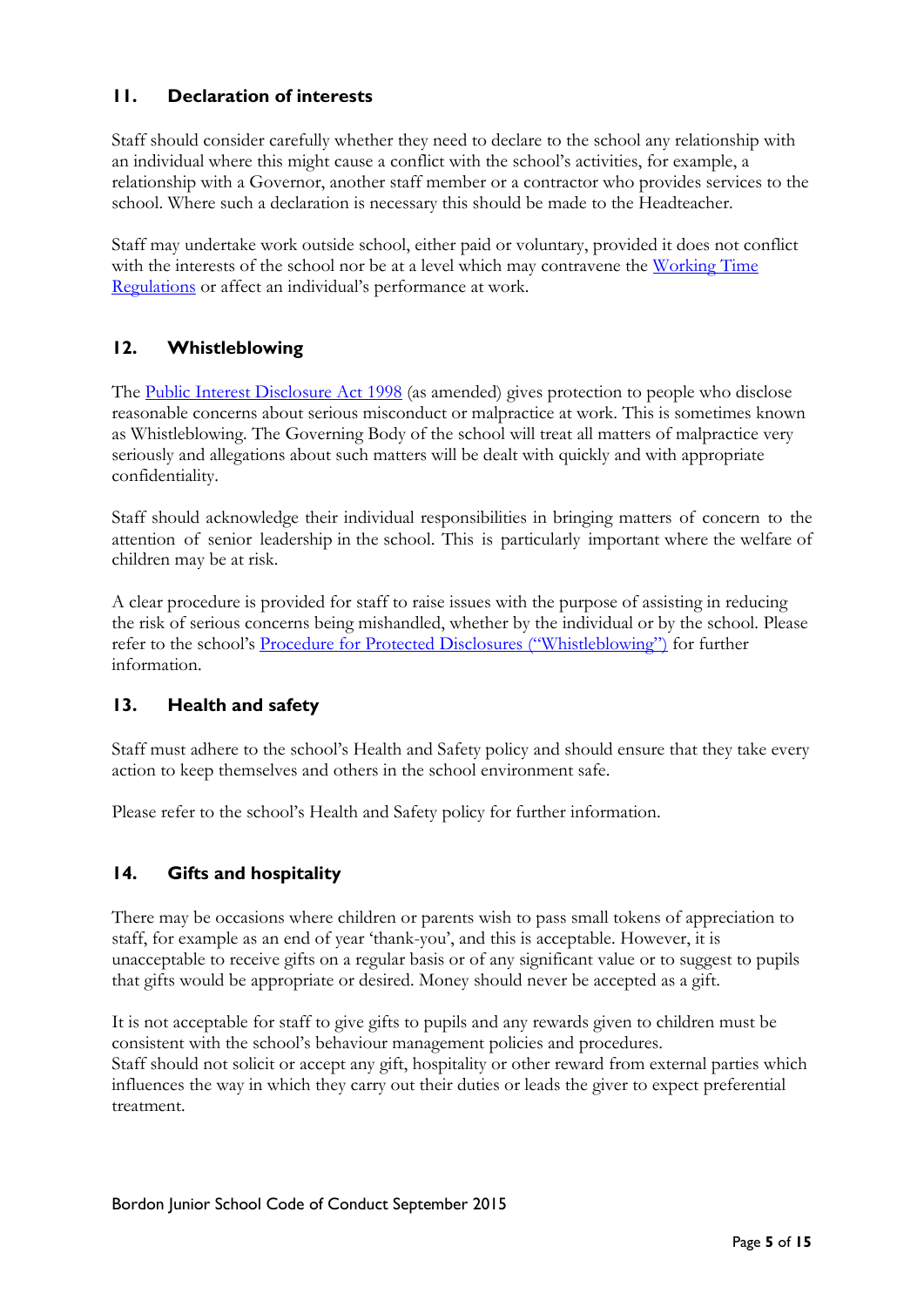# **15. Use of school resources and funds**

The use of school resources, property and equipment is for school-related activities only, except where otherwise agreed.

All members of staff must use any public or school funds entrusted or handled by them in a responsible and lawful manner.

Managing and Developing Staff/Code of Conduct/Model Code of Conduct © Hampshire County Council – Education Personnel Services – 2015 (HF7107865) Formally agreed: CSD 17 July 2014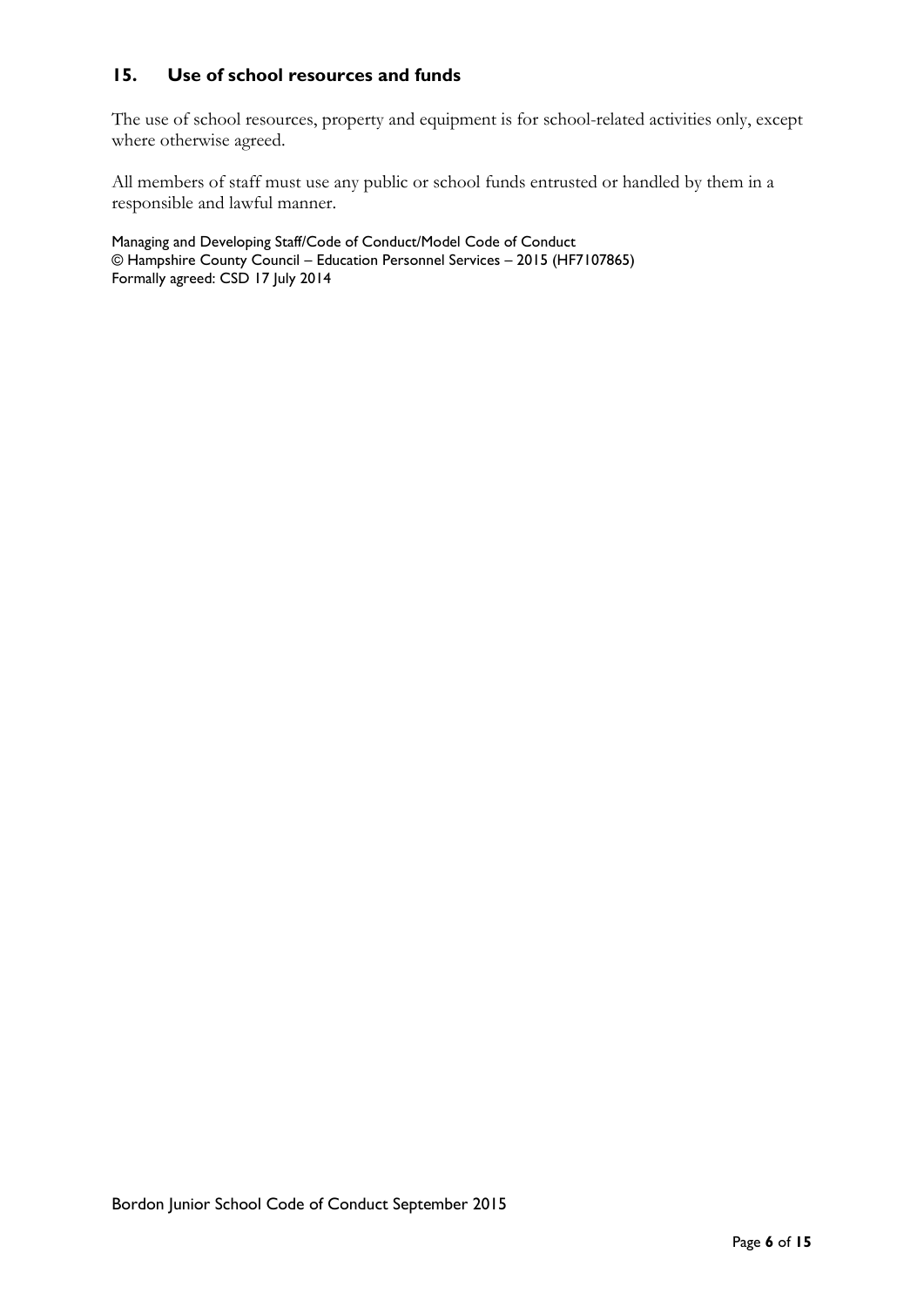# **Appendix A - Guidelines for the avoidance of unnecessary**

# **contact and allegations**

Allegations are made by children against staff working in schools from time to time. Some of these allegations are true, some are essentially true but exaggerated, some are mistaken and some are malicious. In an environment in which the conduct of adults towards children comes under more and more scrutiny in the interests of protecting children, all employees in schools need to be aware that their actions or conduct may lead to formal investigations taking place under child protection procedures and this could in turn have implications for their employment records and future careers even where those concerns have not been substantiated.

Working with young people brings demands and challenges. There are also great rewards, not least of which are the good personal relationships, which help the growth and development of those young people. In a very small number of cases, things can go wrong. Allegations against staff are rare, but the damage to all concerned is so great that **all staff must be aware of the issues and think carefully about their conduct so that misinterpretations can be minimised.** It is not possible to prescribe courses of action for every circumstance but employees should observe these guidelines in the conduct of their work with young people.

### **Contents**

- **[Trust](#page-7-0)**
- [Care](#page-8-0)
- [Curriculum](#page-10-0)
- [Whistleblowing](#page-10-1)
- **[Conclusion](#page-11-0)**
- [Do's & Don'ts](#page-13-0)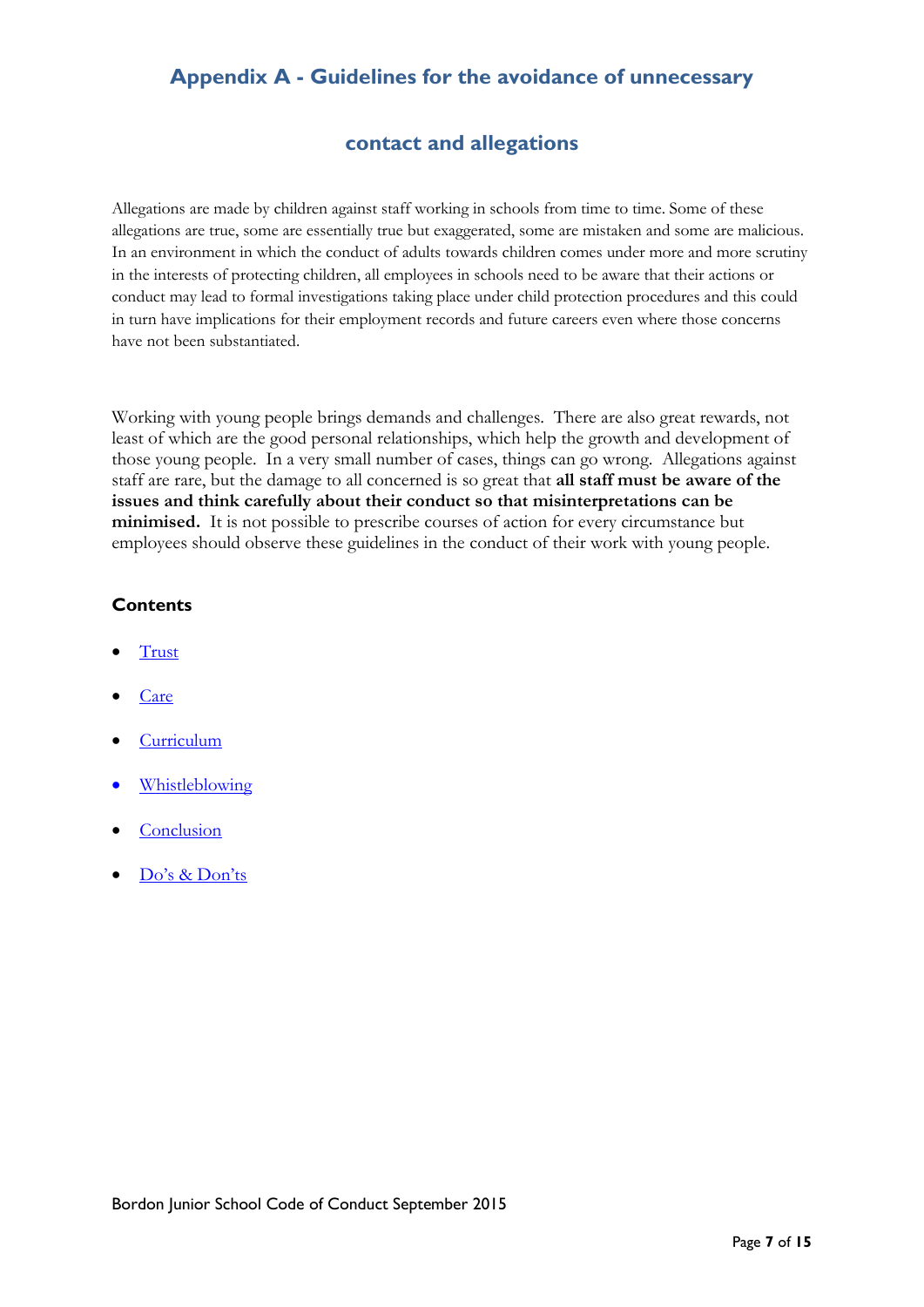# <span id="page-7-0"></span>**Trust**

### **Power and Positions of Trust**

Where a person aged 18 or over is in a position of trust with a child under 18, it is an offence for that person to engage in sexual activity with or in the presence of that child, or to cause or incite that that child to engage in or watch sexual activity (Sexual Offences Act 2003)

As a result of their knowledge, position and/or the authority invested in their role, many adults working with children and young people in education settings are in positions of trust in relation to the young people in their care, where they have direct unsupervised access to children. A relationship between a member of staff and a pupil cannot be a relationship between equals. There is potential for exploitation and harm of vulnerable young people and staff have a responsibility to ensure that an unequal balance of power is not used for personal advantage or gratification.

Staff must avoid behaviour which might be misinterpreted by others, and Headteachers should record any incident with this potential and take measures to ensure such behaviour is not repeated.

### **Infatuations**

Staff need to be aware that it is not uncommon for pupils to be strongly attracted to a member of staff and/or develop a heterosexual or homosexual infatuation. All situations should be responded to sensitively to maintain the dignity of all concerned. Staff should also be aware that such circumstances always carry a high risk of words or actions being misinterpreted and for allegations to be made against staff.

A member of staff, who becomes aware that a pupil may be infatuated with themselves or a colleague, must discuss this at the earliest opportunity with a senior colleague so that appropriate action can be taken. In this way, steps can be taken to avoid hurt and distress for all concerned. Staff must also ensure that boundaries are maintained.

# **Social Contact**

Staff must not establish or seek to establish social contact with pupils for the purpose of securing a friendship or to pursue or strengthen a relationship. Even if a young person seeks to establish social contact, or if this occurs coincidentally, the member of staff must exercise her/his professional judgement in making a response and be aware that such social contact could be misconstrued.

Staff must not give their personal details such as home/mobile phone number or home or e-mail address to pupils **unless the need to do so is agreed and formally recorded with senior management.**

Internal e-mail systems must be used only in accordance with school policy. Use of texting as a means of communication with pupils is strongly discouraged as this may indicate an unprofessional relationship with a pupil.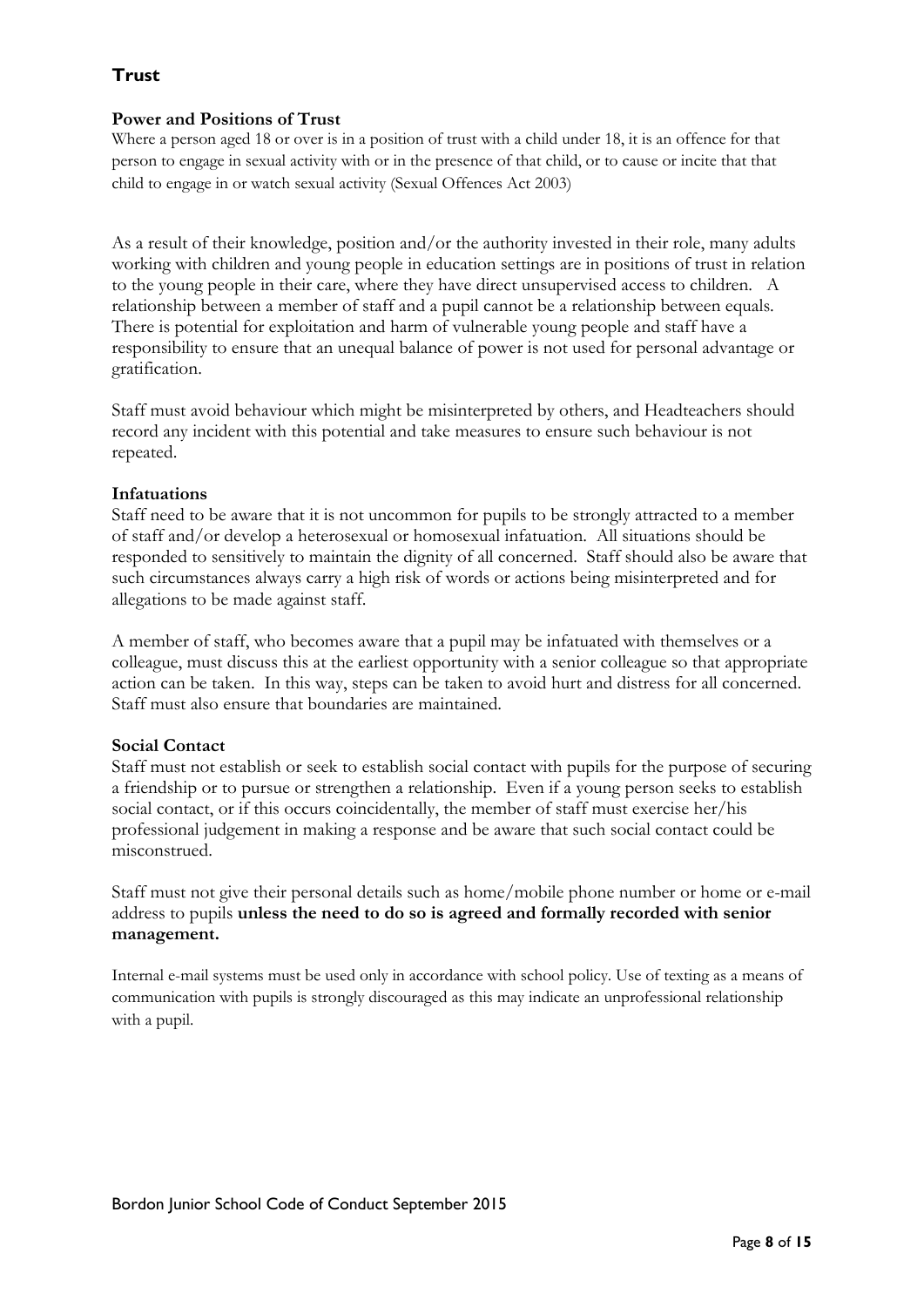# <span id="page-8-0"></span>**Care**

### **Care, Control and Physical Intervention**

The circumstances in which staff can intervene with a pupil are covered by the 1996 Education Act. Staff may legitimately intervene to prevent a pupil from committing a criminal offence, injuring themselves or others, causing damage to property, engaging in behaviour prejudicial to good order and to maintain good order and discipline. Staff should have regard to the health and safety of themselves and others.

This is a complex area and staff must have regard to current DfE and Local Authority guidance.

Under no circumstances should physical force be used as a form of punishment. The use of unwarranted physical force is likely to constitute a criminal offence and lead to potential dismissal.

In all cases where physical intervention is deemed necessary, the incident and subsequent actions must be documented and reported promptly.

### **Physical Contact and Personal Care**

There are occasions when it is entirely appropriate and proper for staff to have physical contact with pupils, but it is crucial that they only do so in ways appropriate to their professional role and responsibilities.

### **Personal Care**

All children have a right to safety, privacy, respect and dignity when contact of a personal nature is required (for example assisting with toileting or removing wet/soiled clothing). Children should be encouraged to act as independently as possible and to undertake as much of their own personal care as is practicable. Staff should not assist with any personal care task which a child is able to undertake themselves.

When assistance is required, staff must make another member of staff aware of the task to be undertaken.

Some job responsibilities necessitate intimate physical contact with children on a regular basis (for example the provision of medical care, physiotherapy, or toileting).A care plan should be drawn up and agreed with parents/carers for all children who require intimate care on a regular basis, with the views of the child actively sought wherever possible. The nature, circumstances and context of such physical contact should comply with the agreed plan, which should be regularly reviewed.

When personal care is being carried out, all children have the right to dignity and privacy i.e. they should be appropriately covered, the door closed or screens/curtains put in place. The number of adults engaged in the care should only reflect the minimum needed to perform the task safely and respectfully.

The responses of any child to personal care should be carefully and sensitively observed, and where necessary any concerns passed to the Headteacher and the child's parents/carer.

The responses of any child to personal care should be carefully and sensitively observed, and where necessary any concerns passed to the Headteacher and the child's parents/carer.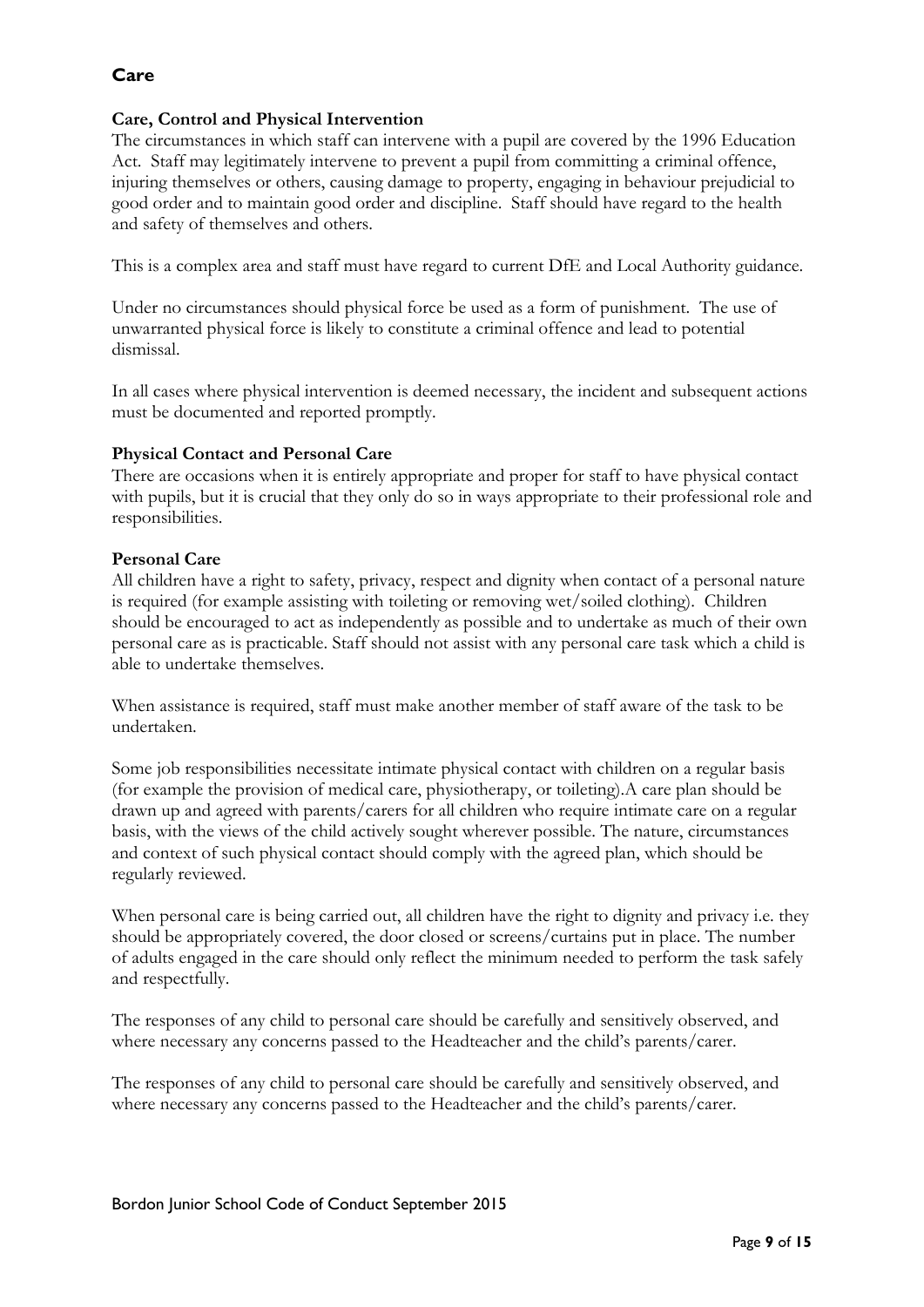Additional vulnerabilities that may arise from a physical disability or learning difficulty should be considered with regard to individual teaching and care plans for each child. Issues relating to gender, culture and religion should also be taken into account in all actions and in making care plans. As with all arrangements for intimate care needs, agreements between the child, their parents/carers and the organisation must be negotiated, agreed and recorded. In addition, the views and/or emotional responses of children with special educational needs, regardless of age and ability must be actively sought in regular reviews of these arrangements.

A 'no touch' approach is impractical for most staff and may in some circumstances be inappropriate. When physical contact is made with pupils this should be in response to their needs at the time, of limited duration and appropriate given their age, stage of development, gender, ethnicity and background. Appropriate physical contact in schools may occur most often with younger pupils.

It is not possible to be specific about the appropriateness of each physical contact, since an action that is appropriate with one child in one set of circumstances may be inappropriate in another, or with a different child. Staff should therefore, use their professional judgement at all times and act in accordance with the school's behaviour management and restraint policy.

Physical contact should never be secretive, or for the gratification of the adult, or represent a misuse of authority. If a member of staff believes that an action could be misinterpreted, the incident and circumstances should be recorded as soon as possible in the school's incident book and, if appropriate, a copy placed on the child's file.

Physical contact, which occurs regularly with an individual child or young person, is likely to raise questions unless the justification for this is part of a formally agreed plan (for example in relation to pupils with SEN or physical disabilities). Any such contact should be the subject of an agreed and open school policy and subject to review. Where feasible, staff should seek the child's permission before initiating contact. Staff should listen, observe and take note of the child's reaction or feelings and – so far as is possible - use a level of contact which is acceptable to the child for the minimum time necessary.

Specific attention should be paid to gender, culture and religious issues for children and their views should be sought about their preferences in relation to staff who are required to assist with personal care.

Extra caution may be required where it is known that a child has suffered previous abuse or neglect. In the child's view, physical contact might be associated with such experiences and lead to the child feeling anxious or upset. This may also lead to staff being vulnerable to allegations of abuse. It is recognised that many such children are extremely needy and seek out inappropriate physical contact. In such circumstances staff should deter the child sensitively by helping them to understand the importance of personal boundaries.

The general culture of 'limited touch' should be adapted, where appropriate, to the individual requirements of each child. Children with special needs may require more physical contact to assist their everyday learning. The arrangements should be understood and agreed by all concerned, justified in terms of the child's needs, consistently applied and open to scrutiny.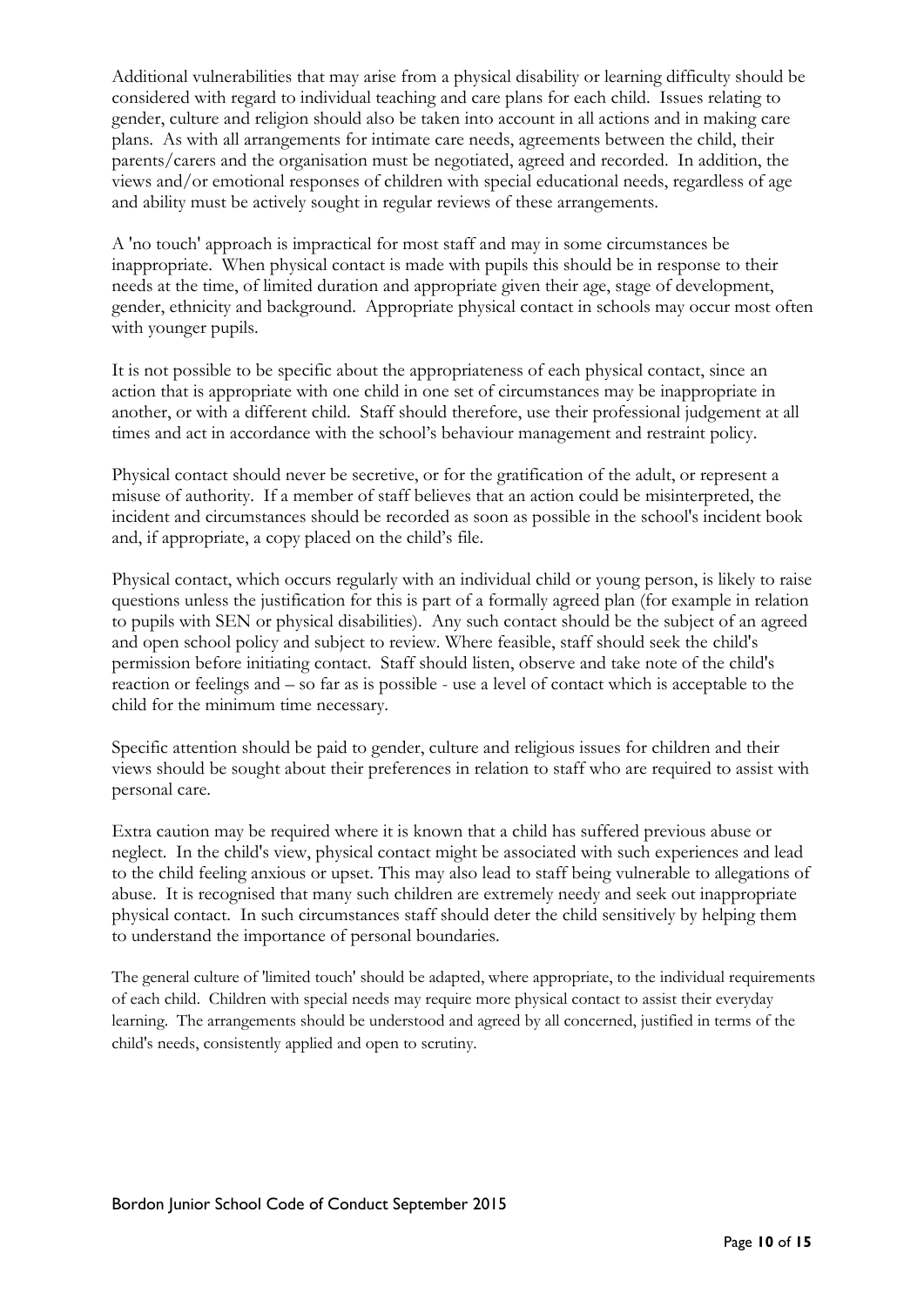# <span id="page-10-0"></span>**Curriculum**

### **Curriculum**

Many areas of the curriculum can include or raise subject matter which is sexually explicit, or of an otherwise sensitive nature. Care should be taken to ensure that resource materials cannot be misinterpreted and clearly relate to the learning outcomes identified by the lesson plan. This plan should highlight particular areas of risk and sensitivity, taking particular account of religious, culture and gender issues.

The curriculum can sometimes include or lead to unplanned discussion about subject matter of a sexually explicit or otherwise sensitive nature. Responding to pupils' questions can require careful judgement and staff may wish to take guidance in these circumstances from a senior member of staff.

Care should also be taken to abide by the governing body's required policy on sex and relationships education and the wishes of parents. Parents have the right to withdraw their children from all or part of any sex education provided (but not from the biological aspects of human growth and reproduction necessary under the science curriculum).

Individual children may indicate their discomfort with specific materials and should be allowed to refrain from reading aloud and acting out parts of a play that they find sensitive, even if it is deemed appropriate for the class.

### **Educational Visits and After School Clubs etc**

Staff must take particular care when supervising pupils in the less formal atmosphere of a residential setting or after-school activity.

During school activities that take place off the school site or out of school hours, a more relaxed discipline or informal dress and language code may be acceptable. However, staff remain in a position of trust and need to ensure that their behaviour cannot be interpreted as seeking to establish an inappropriate relationship or friendship. Clear boundaries must be maintained and staff should be clear about acceptable behaviour by pupils regarding smoking/drinking.

Where out of school activities include overnight stays, careful consideration needs to be given to sleeping arrangements. Pupils, staff and parents should be informed of these prior to the start of the trip.

Health and Safety arrangements require members of staff to keep colleagues/employers aware of their whereabouts, especially when involved in an out of school activity.

Staff must be aware of and follow LA regulations, policies and guidance to include evidence of parental permission, approval of volunteers (including DBS disclosures and Barred List Checks where the volunteer is not supervised) , choice of residential site and an explicit code of conduct for staff and pupils.

# <span id="page-10-1"></span>**Whistleblowing**

**Whistleblowing**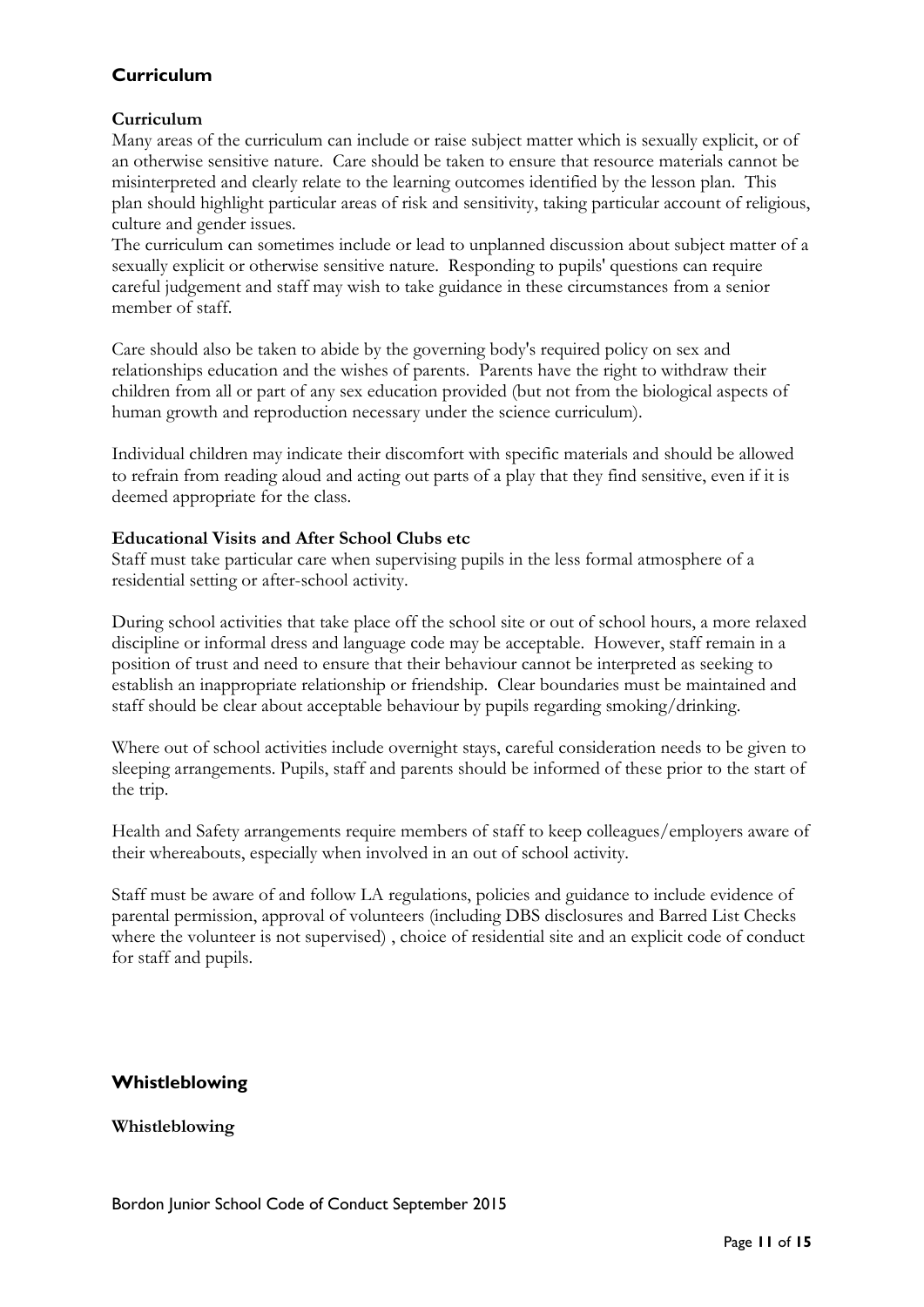Whistleblowing is the mechanism by which staff can voice their concerns, made in good faith, without fear of repercussion. Each school should have a clear and accessible whistleblowing policy that meets the terms of the Public Interest Disclosure Act 1998. A model procedure is provided in the Manual of Personnel Practice.

All staff should understand their individual responsibilities to bring matters of concern about children, colleagues or volunteers to the attention of senior management and/or relevant external agencies in writing. This is particularly important where the welfare of children may be at risk. Staff will be judged to be failing in their duty to safeguard children if they do not report such matters, and such failure could result in formal disciplinary action.

It is important that if concerns are expressed about alleged child abuse or inappropriate behaviour towards a child, this must be reported to the Headteacher or appropriate line manager. Such concerns should be pursued to reach a conclusion, with or without a formal complaint being made, even when the child or parent is not asking for further action to be taken about this matter. Concerns about Headteachers should be dealt with by the nominated member of the Governing Body, usually the Chair of Governors.

### **Use of internet**

It is not acceptable for staff or volunteers to download inappropriate material using any computer to which pupils may have access, or to make use of such material in a school.

Any member of staff or volunteer who receives inappropriate material on the internet on a school computer, should report the matter urgently to their manager and ensure that the material is removed.

Staff need to be aware of the school's policy on the use of internet, mobile phones, etc to communicate with children.

### **Sharing Concerns and Recording Incidents**

All staff must be aware of the school's child protection procedures, including procedures for dealing with allegations against staff, which are informed by the DfE Statutory Guidance. Staff who are the subject of allegations are advised to contact their trade union and/or professional association.

In the event of an incident occurring, which may result in an action being misinterpreted and/or an allegation being made against a member of staff, the relevant information must be clearly and promptly recorded and reported to senior staff. Early discussion with a parent or carer could avoid any misunderstanding (subject to advice in this procedure and from the Local Authority Designated Officer (LADO) about contacting parents).

Members of staff should feel able to discuss with their line manager any difficulties or problems that may affect their relationship with pupils so that appropriate support can be provided or action can be taken.

All complaints, concerns or allegations against a member of staff that have child protection implications, or might relate to a risk posed by a person in a position of trust must be fully recorded. Records must include how these complaints, concerns or allegations were investigated and the outcome of any investigation with the rationale for this decision.

# <span id="page-11-0"></span>**Conclusion**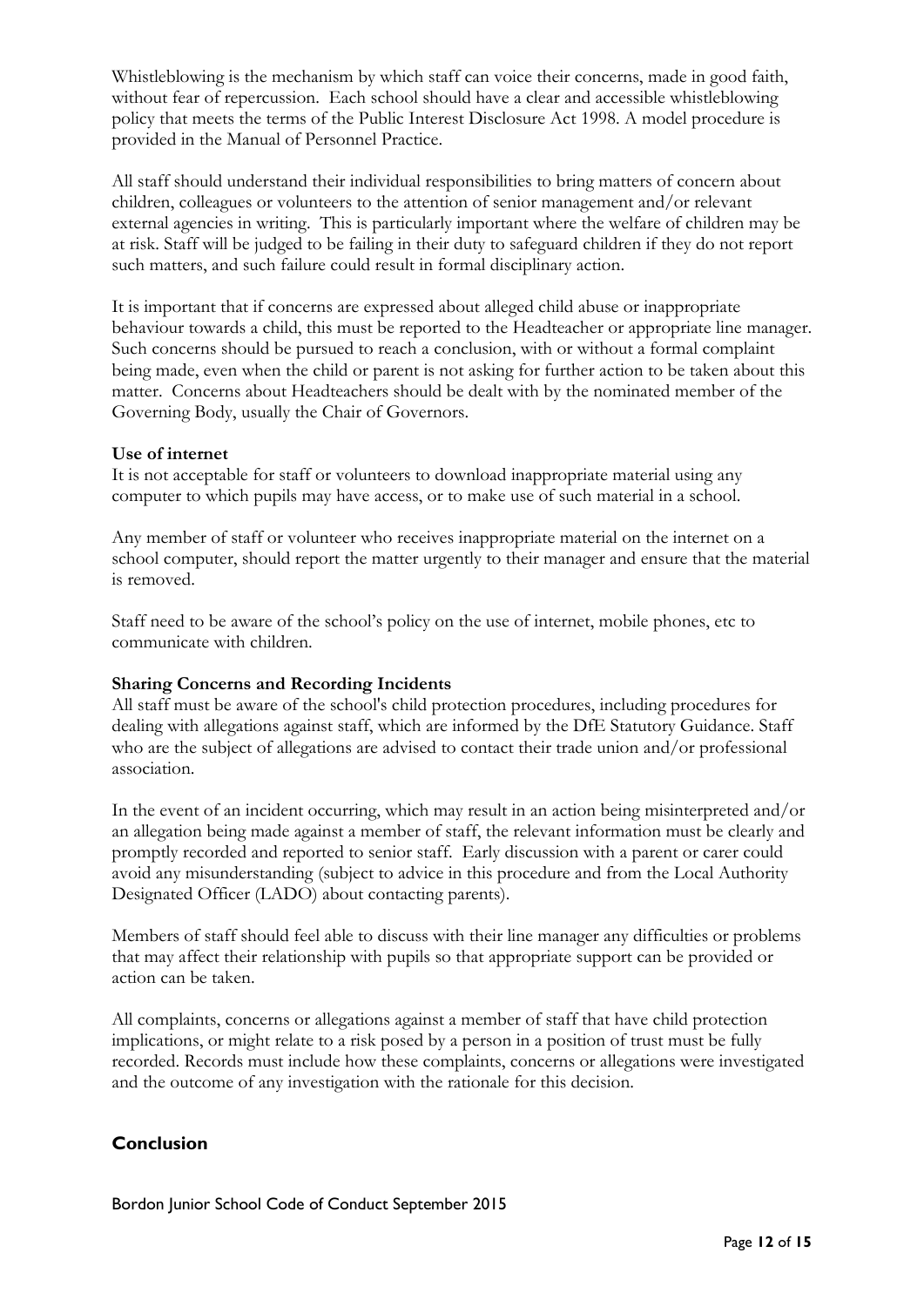It would be impossible and inappropriate to lay hard and fast rules to cover all the circumstances in which staff relate to young people and where opportunities for their conduct to be misconstrued might occur.

In all circumstances, professional judgement will need to be exercised. For the vast majority of staff the above guidelines will serve only to confirm what has always been their practice. If staff have any doubts about the advice contained in this document they should consult their Headteacher or line manager as appropriate.

More detailed guidance can be found on EPS' Safer Culture guidance.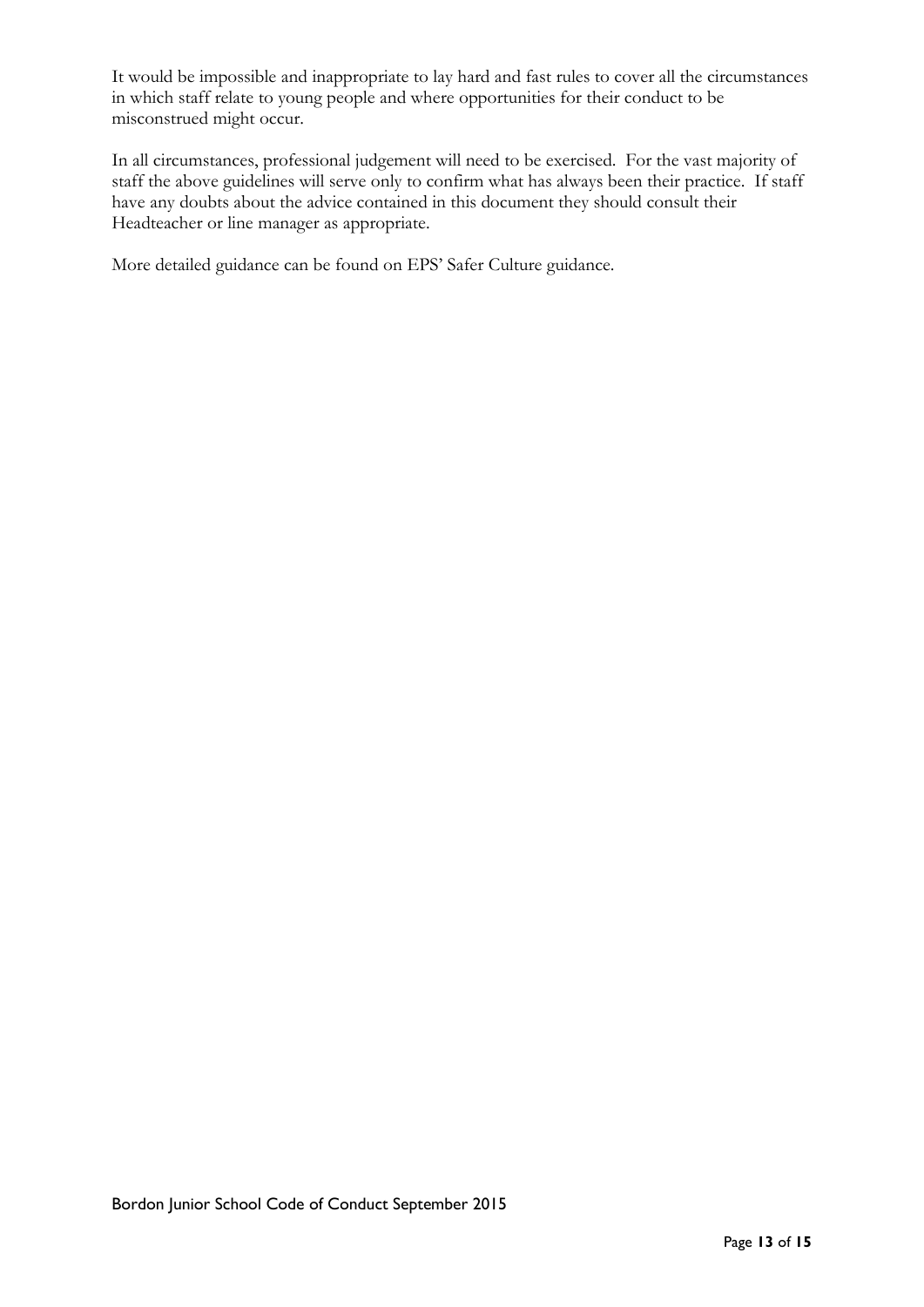# **Do's & Don'ts of working with children**

<span id="page-13-0"></span>Staff and volunteers must be aware of how to conduct themselves to minimise the risk of becoming the subject of any child protection processes. This list summarises what to do and not to do. It is not exhaustive and schools may wish to add to the list.

### **Do:**

- Read and follow the school's child protection procedures
- Report to the Headteacher/DSL any concerns about child welfare/safety
- Report to the Headteacher any concerns about the conduct of other school staff/ volunteers/contractors
- Record in writing all relevant incidents
- Work in an open and transparent way
- Discuss and report any incidents of concern or that might lead to concerns being raised about your conduct towards a child
- Report to the Headteacher any incidents that suggest a pupil may be infatuated with you or taking an above normal interest in you
- Dress appropriately for your role
- Only use e-mail contact with pupils via the school's system
- Avoid unnecessary physical contact with children
- Ensure you understand the rules concerning physical restraint
- Where physical contact is essential for educational or safety reasons, gain pupil's permission for that contact wherever possible
- Allow children to change clothes with levels of respect and privacy appropriate to their age, gender, culture and circumstances
- Use humour to defuse difficult situations
- Avoid working in one-to-one situations with children where possible, except where this is explicitly part of your role.
- In certain one-to-one situations, ensure that you are within sight of another adult, e.g. by having a door open/being behind a glass partition/working in one corner of a room whilst another adult is operating elsewhere in the room.
- During the provision of personal/intimate care, which is part of the post holder's normal responsibilities, maintaining the child's dignity and privacy should be of paramount importance, which may warrant the care to take place on a one-to-one basis, ensuring privacy is appropriate to the child's age and situation.
- Ensure an appropriate member of staff is aware of when and where you are holding a one-to-one.
- If you are unhappy about the venue arrangements, take this up with your Headteacher before entering into these.
- Avoid volunteering to house children overnight
- Ensure that areas of the curriculum that may involve sexually explicit information are taught in accordance with school policies

#### Bordon Junior School Code of Conduct September 2015